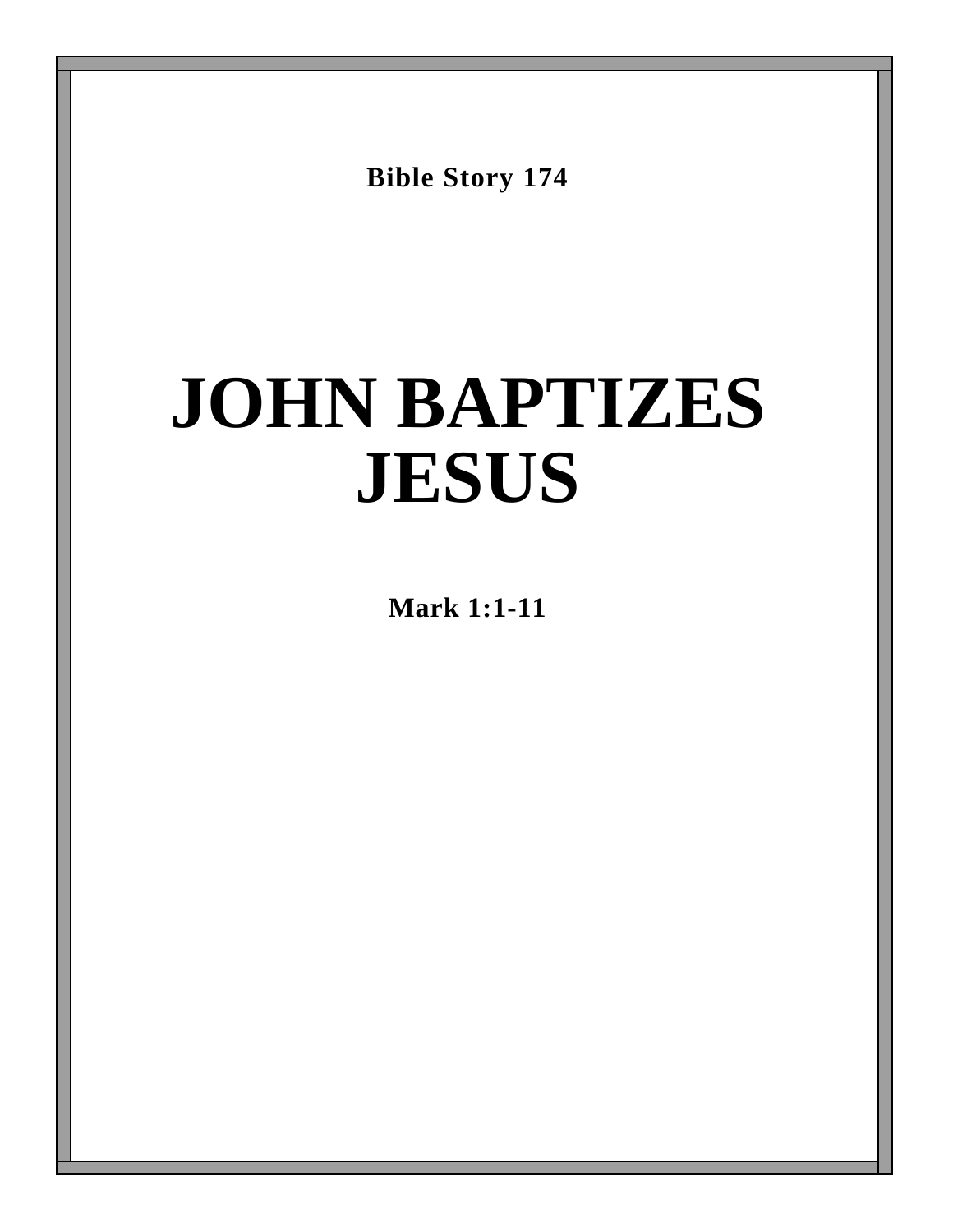

"It came to pass in those days that Jesus came from Nazareth of Galilee, and was baptized by John in the Jordan." **MARK 1:9**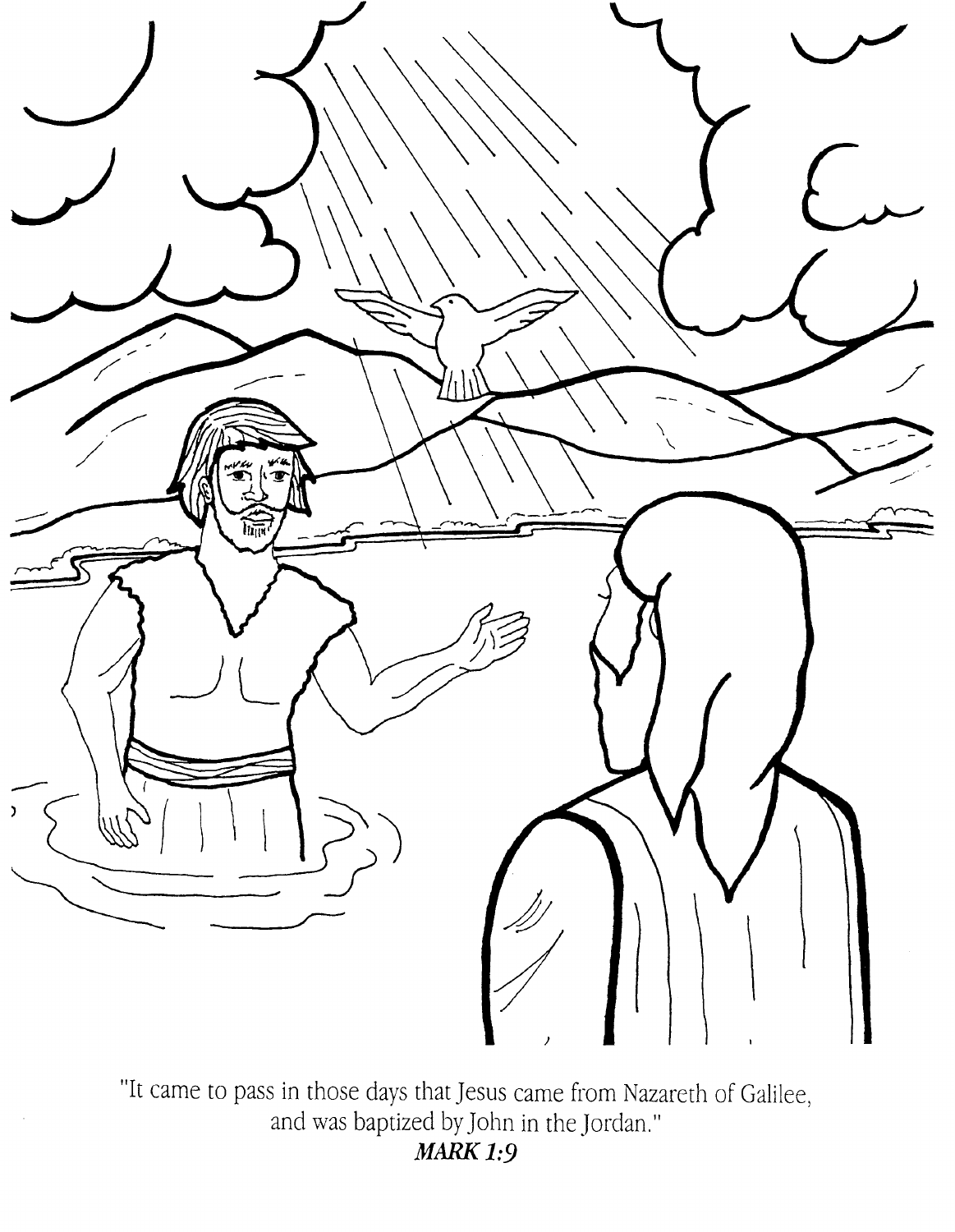## **174. JOHN BAPTIZES JESUS**

## **(MARK 1:1-11)**

## *MEMORY VERSE:*

*"Then a voice came from heaven, 'You are My beloved Son, in whom I am well pleased.' "* **MARK 1:11**

## *TRUE OR FALSE:*

1. "John came baptizing in the wilderness and preaching a baptism of repentance for the remission of sins." **MARK 1:4**

#### **TRUE** OR **FALSE**

#### *CIRCLE THE CORRECT WORDS:*

2. "And (**NONE**, **ALL**) the land of Judea, and those from Jerusalem, went out to him and were all (**BAPTIZED**, **SWIMMING**) by him in the Jordan River, confessing their sins." **MARK 1:5**

## *TRUE OR FALSE:*

3. "Now John was clothed with camel's hair and with a leather belt around his waist, and he ate locusts and wild honey." **MARK 1:6**

## **TRUE** OR **FALSE**

#### *CIRCLE THE CORRECT WORD:*

4. "And he preached, saying, 'There comes One after me who is (**MIGHTIER**, **WEAKER**) than I, whose sandal strap I am not worthy to stoop down and loose.' " **MARK 1:7**

## *TRUE OR FALSE:*

5. "I indeed baptized you with water, but He will baptize you with the Holy Spirit." **MARK 1:8 TRUE** OR **FALSE**

## *CIRCLE THE CORRECT WORDS:*

- 7. "It came to pass in those days that Jesus came from Nazareth of Galilee, and was (**BAPTIZED**, **SEEN**) by John in the Jordan." **MARK 1:9**
- 8. "And immediately, coming up from the water, He saw the heavens parting and the Holy Spirit descending upon Him like a (**DOVE**, **RAINDROP**)." **MARK 1:10**
- 9. "Then a voice came from heaven, 'You are My beloved Son, in whom I am (**NOT**, **WELL**) pleased.' " **MARK 1:11**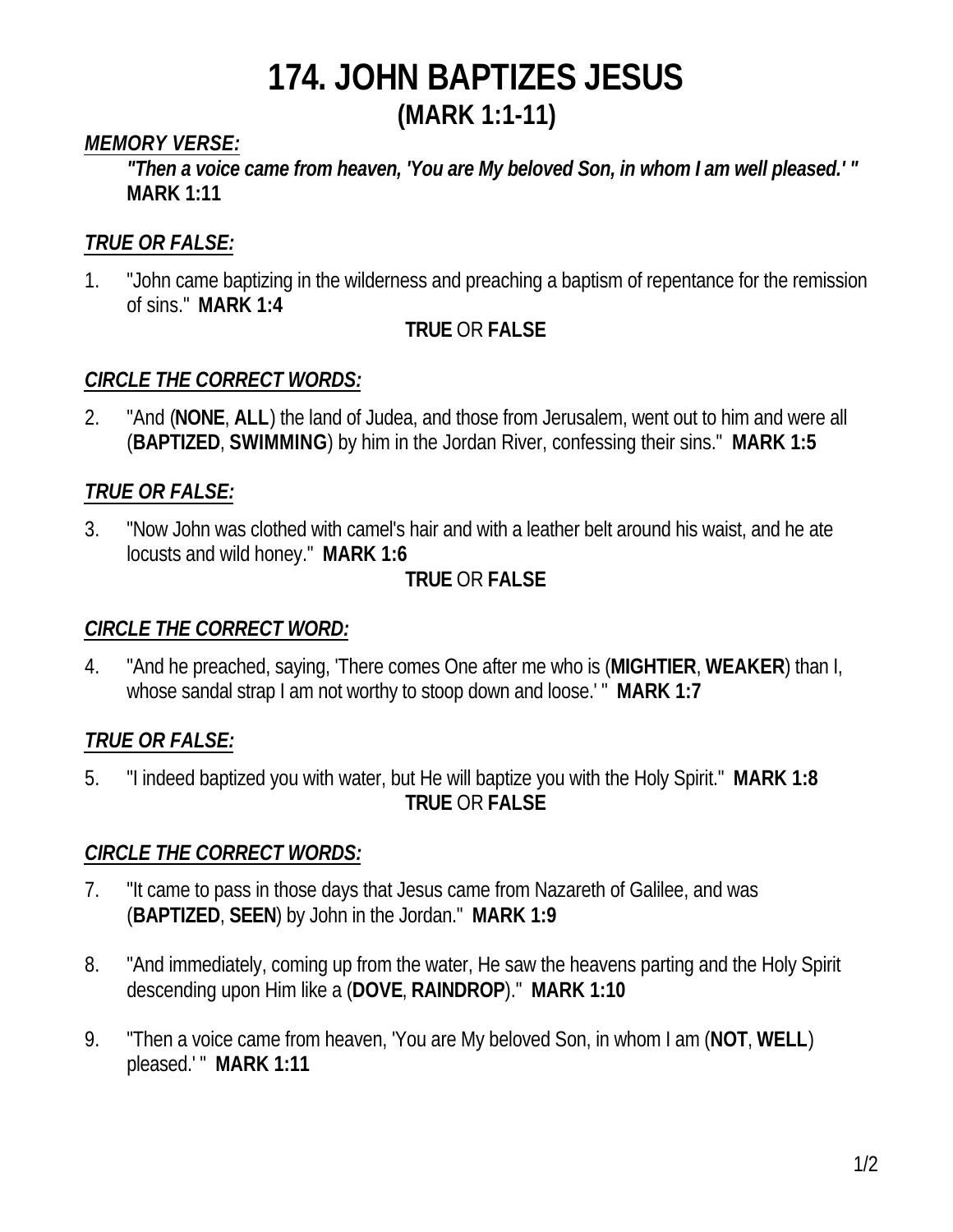## **174. JOHN BAPTIZES JESUS (MARK 1:1-11)**

M Y N G S C D Y H L P V H S E E B U K V O E O Z J J M Q U S D O B V W J J Y C H F O H U<br>R F E R J E Z I T P A B P S S R F E R J E Z<br>E C T I R I P S E C T I R I P S Y L O H E E E L U R U P F N W A T<br>L N M K K A J V O S G R L N M K K A J V Q S W V P E G M C L O P Y H T R O<br>R T S I T P A B E H T N R T S I T P A B E H T N H O J D E S A E L P E R C<br>O L E B T O W B L S X G D E V O L E B T O W<br>G Z Z M P I Z H T W A U G Z Z M P I Z H T W A U K W C J O R D A N R I V E R D Y J F D A T Y A P H W S O U U P P P L S N E V A E H J N O E

| <b>BAPTIZE</b> | <b>JESUS</b>        | <b>PLEASED</b> |
|----------------|---------------------|----------------|
| <b>BELOVED</b> | JOHN THE BAPTIST    | <b>SON</b>     |
| <b>DOVE</b>    | <b>JORDAN RIVER</b> | <b>WATER</b>   |
| <b>HEAVENS</b> | <b>MESSENGER</b>    | <b>WORTHY</b>  |
|                |                     |                |

**HOLY SPIRIT**

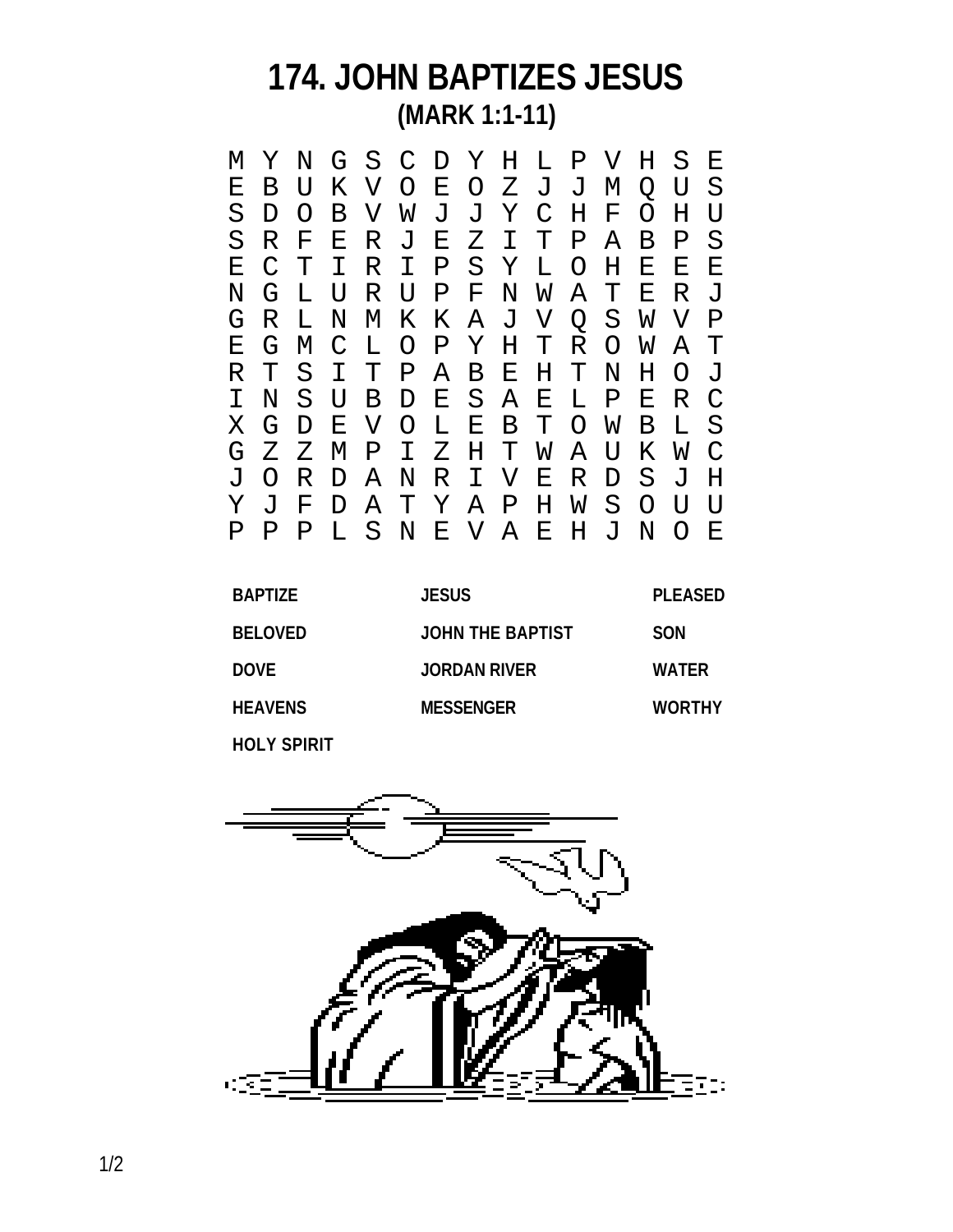# **174. JOHN BAPTIZES JESUS**

## **(MARK 1:1-11)**

## *MEMORY VERSE:*

*"Then a voice came from heaven, 'You are My beloved Son, in whom I am well pleased.' "* **MARK 1:11**

## *TRUE OR FALSE:*

1. "John came baptizing in the wilderness and preaching a baptism of repentance for the remission of sins." **MARK 1:4**

## **TRUE** OR **FALSE**

## *FILL IN THE BLANKS:*

2. "And the land of Judea, and those from Jerusalem, went out to him and were all \_\_\_\_\_\_\_\_\_\_\_\_\_\_\_\_\_\_\_ by him in the Jordan River, confessing their sins." **MARK 1:5**

## *TRUE OR FALSE:*

3. "Now John was clothed with camel's hair and with a leather belt around his waist, and he ate locusts and wild honey." **MARK 1:6**

## **TRUE** OR **FALSE**

## *FILL IN THE BLANK:*

4. "And he preached, saying, 'There comes One after me who is entitled than I, whose sandal strap I am not worthy to stoop down and loose.' " **MARK 1:7**

## *TRUE OR FALSE:*

5. "I indeed baptized you with water, but He will baptize you with the Holy Spirit." **MARK 1:8 TRUE** OR **FALSE**

## *FILL IN THE BLANKS:*

- 7. "It came to pass in those days that Jesus came from Nazareth of Galilee, and was \_\_\_\_\_\_\_\_\_\_\_\_\_\_ by John in the Jordan." **MARK 1:9**
- 8. "And immediately, coming up from the water, He saw the heavens parting and the Holy Spirit descending upon Him like a \_\_\_\_\_\_\_\_\_\_." **MARK 1:10**
- 9. "Then a voice came from heaven, 'You are My beloved Son, in whom I am well \_\_\_\_\_\_\_\_\_\_\_\_\_\_.' " **MARK 1:11**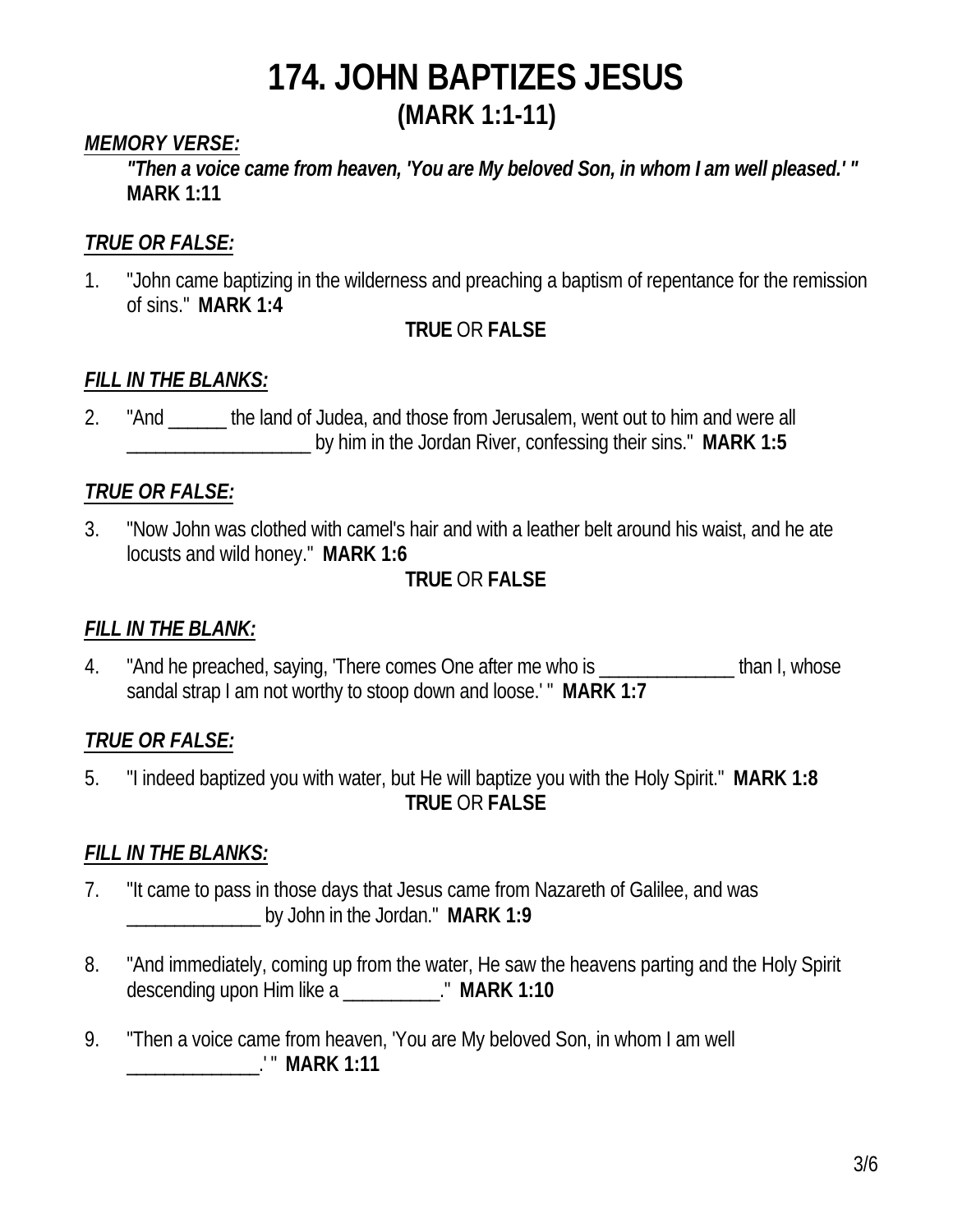## **174. JOHN BAPTIZES JESUS (MARK 1:1-11)**

L A R K S K H C N B F V Y T T I E U D C Q U R I S E B C W F B U S W W I P B C V C E W E A G T H L J O R D A N R I V E R U N Y V J H G L W L E U M B I B K H G U D Q E E I O C R E Y L O C U S T S U S B O N P P N G H E W B H A U H H R J Q Q N V B N I A O Z N Z H R D B J J W F T U H E N K Y G D H M T B T E S Y D G Y P M X J W O R T H Y D R H L D H K U T T L J A R A B B B R H Q L I E W D T O K W J Q U E H C B W E K N O I A B E E A W U B L V T Y O P A G L Y A O W H A P S E G J J A A Q D L F N K O K I U T S P L A L H T E W U S P Y E R M V R W L J L T I E T W I K Q U Y U S E A U E Q A M G E I H L K S S T S F T S P S N F D O G K N M S J P G M H E O O E N I U Y N A O G O U A T M J J T J J M M C V R B I P V P S M B C L P T B A P T I Z E D I S A Y S O F V Y U Z A T W W J V V Y L D T D P O U O S R G F

| <b>BAPTIZE</b>      | <b>LEATHER BE</b> |
|---------------------|-------------------|
| <b>BELOVED</b>      | <b>LOCUSTS</b>    |
| <b>CAMEL'S HAIR</b> | <b>MESSENGER</b>  |
| DOVE                | <b>PLEASED</b>    |
| HEAVEN              | <b>SON</b>        |
| HOLY SPIRIT         | <b>WATER</b>      |
| <b>JESUS</b>        | <b>WILD HONEY</b> |
| JOHN THE BAPTIST    | <b>WORTHY</b>     |
| JORDAN RIVER        |                   |
|                     |                   |

**BELT**